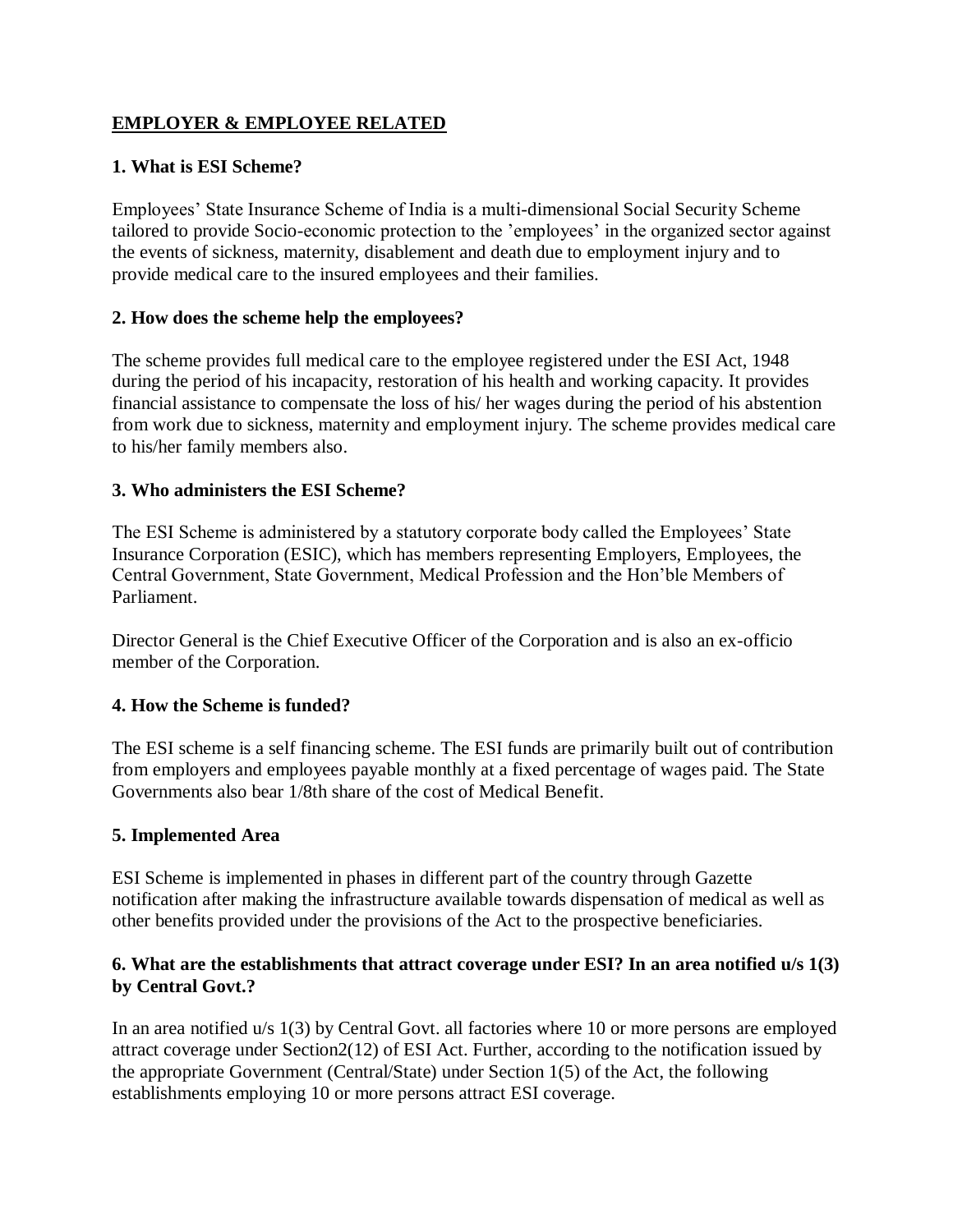- Shops
- Hotels or restaurants not having any manufacturing activity, but only engaged in 'sales'.
- Cinemas including preview theaters;
- Road Motor Transport Establishments;
- News paper establishments.(that is not covered as factory under  $Sec.2(12)$ );
- Private Educational Institutions (those run by individuals, trustees, societies or other organizations and Medical Institutions (including Corporate, Joint Sector, trust, charitable, and private ownership hospitals, nursing homes, diagnostic centers, pathological labs).
- $\bullet$  In some states coverage is still for 20 or more persons employed under sec 1(5). A few State Governments have not extended scheme to Medical & Educational Institutions.

## **REGISTRATION PROCEDURE**

### **7. What is registration of Factory/ Establishment?**

Registration is the process, by which every factory/ establishment, to which the Act applies, gets itself registered online for compliance. Otherwise when a factory/ establishment is identified by

ESIC, it is asked to get itself registered under the Act.

#### **8. Is it mandatory for the Employer to register under the scheme?**

Yes, it is the statutory responsibility of the employer under Section 2A of the Act read with Regulation 10-B, to register their Factory/ Establishment under the ESI Act within 15 days from the date of its applicability to them.

### **9. What is the procedure for Registration of an employer?**

The Factory or Establishment to which the Act applies is to be registered by logging into ESIC Portal i.e. [www.esic.in w](http://www.esic.in/)ithin 15 days from the date of its applicability to them The employer is supposed to sign up, providing factory/Establishment name, Address *Principal* employer's name, Bank Account, PAN, use of power in case of of factory ,State and region as well as e mail address. The employer trying to register would get a user ID and a password through his mail ID. The employer can log in to www.esic.in. His mail ID can also be used as user ID and the password received has to be accessed from the mail box can be used to register his unit by providing information in the Portal. Automatically a 17 digit code number is generated after successful registration.

### **10. What is a Code number?**

It is a 17 digit unique identification number allotted to each of the factory/establishment registered under the provisions of the Act. Such a number is generated through ESIC portal on submission of the pertinent information by the employer. It can also be generated on receipt of Survey Report from the Social Security Officer.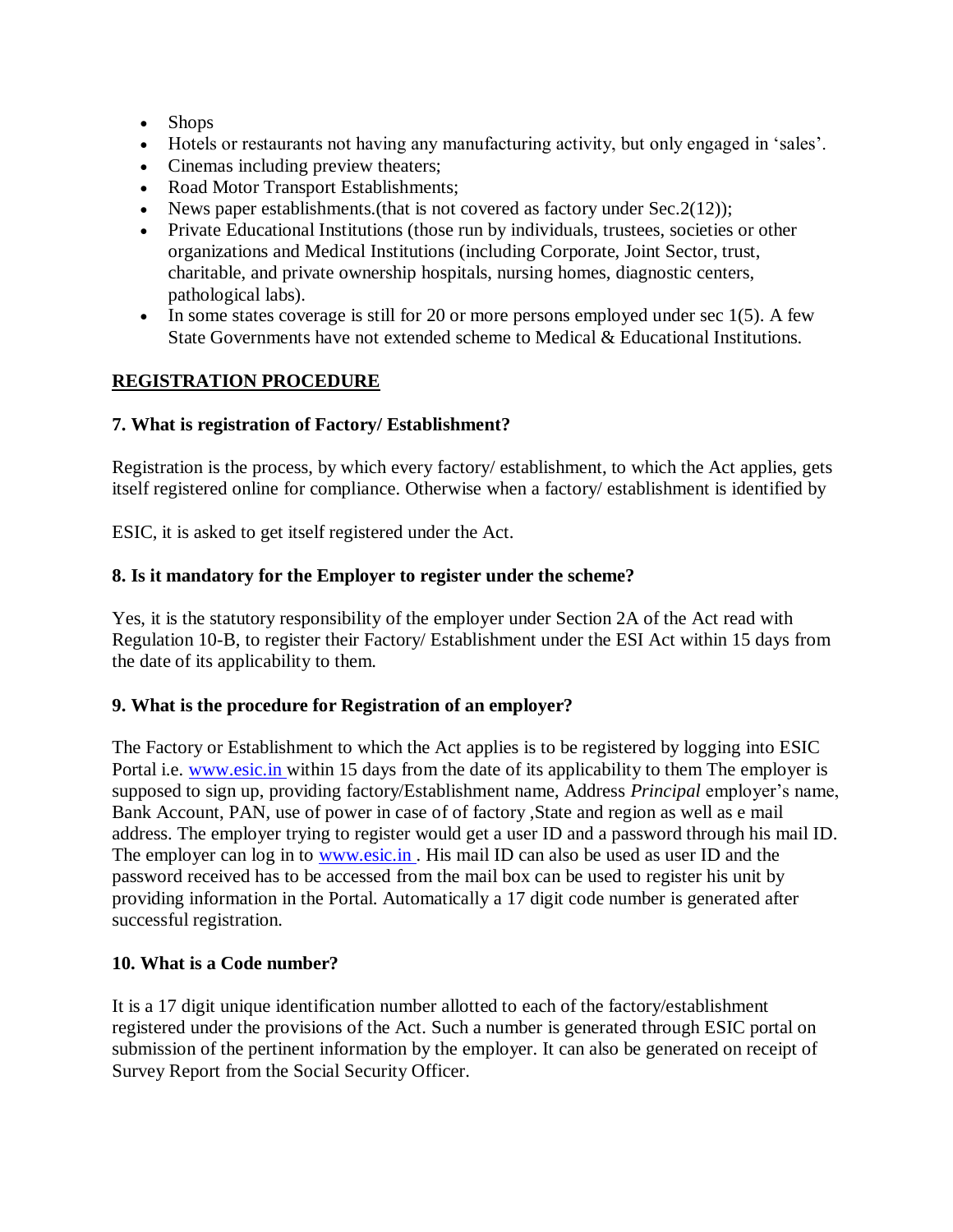#### **11. What is a Sub-code number?**

This is also a unique identification number allotted to a sub-unit, branch office, sales office or Registered Office of a covered factory or establishment located in the same State or different State. The employer can register any Branch or Sales Office through ESIC Portal using his credentials and his unique primary registration code number.

### **12. Can a factory or establishment once covered go out of coverage if the number of persons employed therein goes down to the minimum limit prescribed?**

Once a factory or an Establishment is covered under the Act, it continues to be covered notwithstanding the fact that the number of persons/ coverable employees employed therein at any time falls below the required limit or there is a change in the manufacturing activity.

### **13. If the wages of an employee exceeds Rs. 21,000 in a month, can he be treated as not covered and deduction of contribution from his wages is stopped?**

If the wages of an employee (excluding remuneration for overtime work) exceeds the wage limit prescribed by the Central Government after start of contribution period, he continues to be an employee till the end of that contribution period and the contribution is to be deducted and paid on the total wages earned by him.

### **14. What is the effect of increase in wages from a retrospective date?**

In case the wages of an employee is increased from a retrospective date resulting in crossing the wage limit prescribed, its effect on coverage of that employee is only after expiry of the Contribution period during the currency of which such increase is announced or declared. The contribution on enhanced wages is also payable from the month in which such increase is announced. There is no need to pay the contribution on the arrears for the period prior to the month of declaration/ announcement/ agreement.

### **15. Why contribution should be paid on the total wages beyond the wage ceiling limit when an employee crosses the wage limit prescribed by the Central Government?**

An employee who crosses the prescribed ceiling limit in any month at any time after commencement of the contribution period, he/she would continue to be an employee till the end of that contribution period. The Rule position in this regard is mentioned as under:-

"As per Rule-50 of the Employee's State Insurance (Central) Rule 1950 any employee whose wages (excluding remuneration for overtime work) exceed (fifteen thousand) rupees a month at any time after and not before the beginning of the contribution period, shall continue to be an employee until the end of that period."

### **16. Why over-time is to be excluded for wage ceiling limit for coverage of an employee?**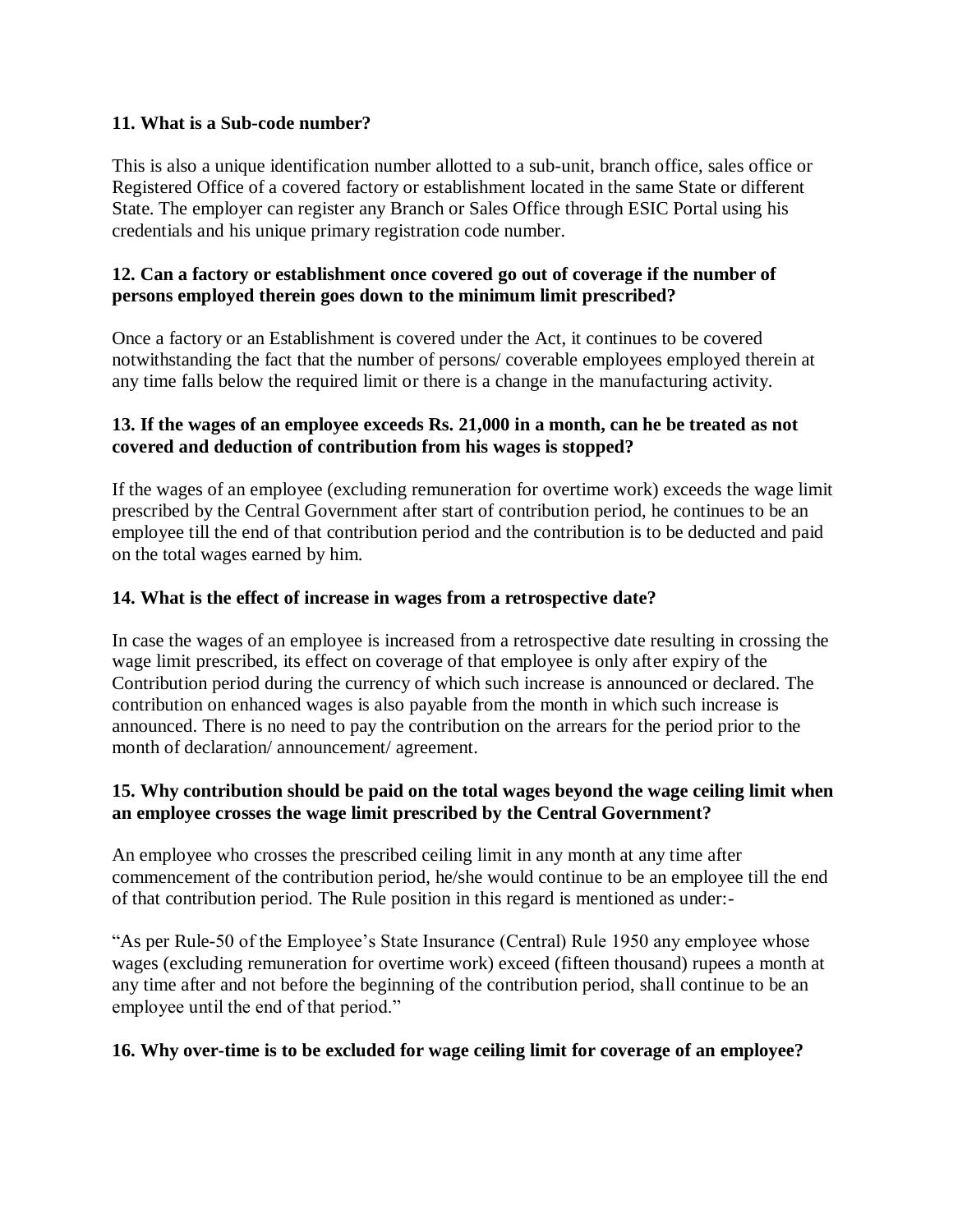Overtime is not a regular and continuous payment, but it is of an occasional nature. If overtime is also taken for wage limit for coverage of an employee, he may be going out of coverage for some time and again coming within the ambit of the scheme, when overtime is not there. However, it is included for payment of contribution to cover the risk during the period he was on overtime work, and to enable him to draw cash benefits at an enhanced rate also.

## **17. Is there any provision for exemption from payment of Employer's contribution?**

With effect from 1-4-2008, the wage ceiling limit for coverage of employees with disability (PWDs) had been raised to rupees twenty five thousand a month. To encourage the employers to employ more employees with disability there is no wage ceiling for availing the ESI benefits w.e.f. 01.04.2016. The employer is exempted from payment of Employer's share of contribution on the wages paid to the employees with disability for a maximum period of *10* years from the date of commencement of the contribution period in which such employee with disability is employed. The Ministry of Social Justice & Empowerment, GOI, shall reimburse this Employer's contribution to the ESI Corporation.

### **18. What is the time limit for contribution?**

Contribution shall be paid in respect of an employee in a bank duly authorized by the Corporation within 15 days of the last day of the calender month in which the contribution falls due for any wage period (Reg. 29 & 31).

### **19. What is the manner of calculation and payment of contributions?**

The employer needs to file monthly contributions online through ESIC portal on a monthly basis in respect of all its employees after duly registering them. Through this exercise, the employer has to file employee wise number of days for which wages paid & the amount of wages paid respectively to ascertain the amount of contributions payable.

ESIC has facilitated payment of ESI contribution online by Employer via the payment gateway of 58 banks in addition to SBI.

The total amount of contribution (both the shares) in respect of all the employees for each month is to be deposited in any branch of SBI by ONLINE generation of a challan through ESIC portal using his credentials. ESIC has facilitated payment of ESI Contribution online by employer via the payment gateway of 58 banks in addition to SBI.

### **20. What are consequences of non / late payment of employees' contribution deducted but not paid?**

Any sum deducted by the Principal employer from wages under the ESI Act shall be deemed to have been entrusted to him by the employee for the purpose of paying the contribution in respect of which it was deducted **as per Section** 40 (4) of the ESI Act,1948. Non-payment or delayed payment of the Employee's contribution deducted from the wages of the employee amounts to ' Breach of trust' and is punishable under IPC 406, 409 *and also an offence u/s 85 of ESI Act.*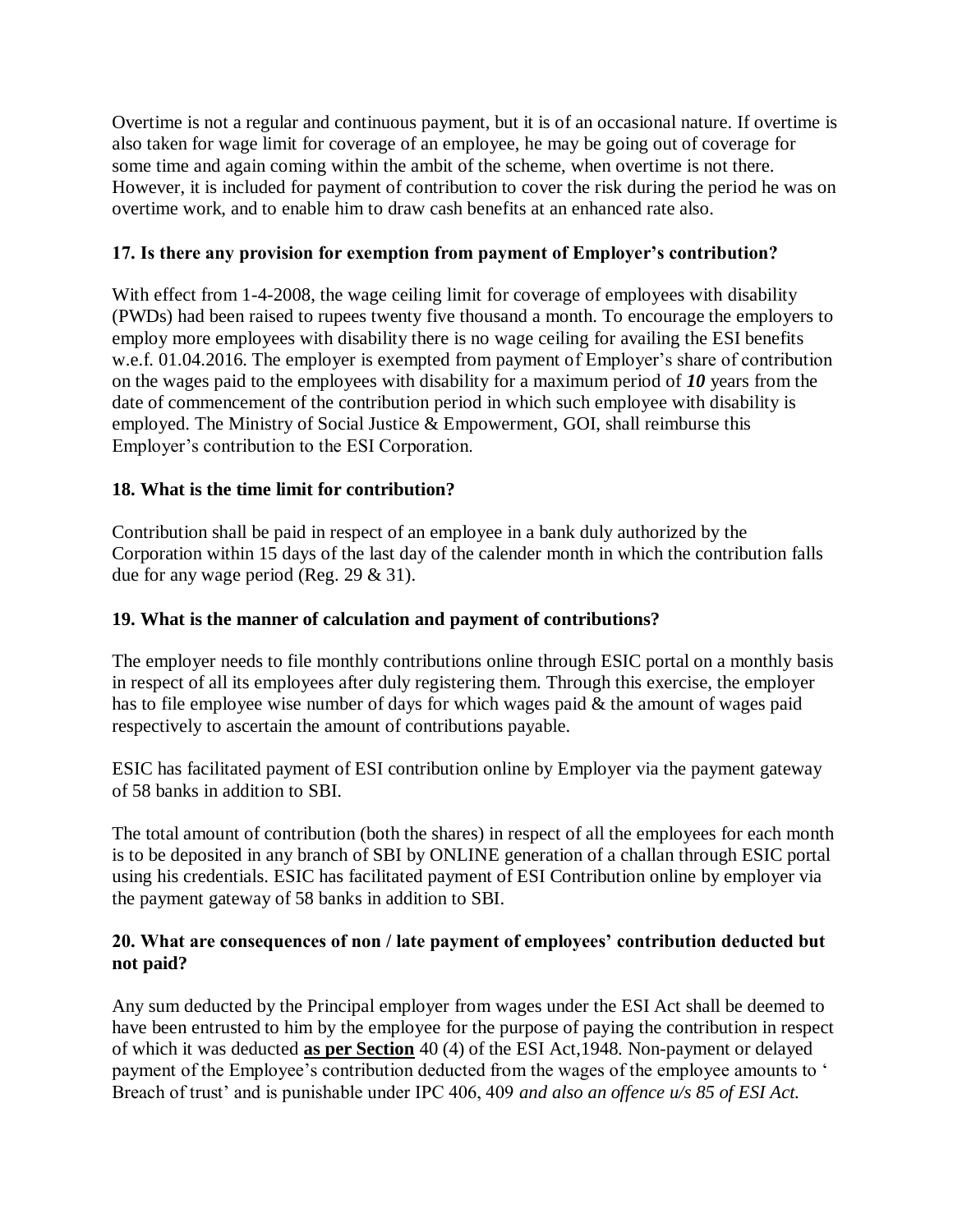### **21. Will the delayed payment attract any interest?**

An employer who fails to pay the contribution within the limit prescribed under Regulation 31, shall be liable to pay simple interest at the rate of 12% per annum in respect of each day of delay or default in payment of contribution ( Regulation 31-A).

## **MAINTENANCE OF RECORDS**

### **22. What are the records to be maintained for ESI purpose?**

For ESI compliance the employer has to maintain following records:

1. Muster roll, wage record and books of Account maintained under other laws.

2. Accident Register in new Form-11 and

3. An inspection book.

4. The immediate employer is also required to maintain the Employees' Register for the employees deployed to the principal employer.

## **23. What are the returns/ reports to be submitted by the employer?**

The Employer has to submit following records:

1. Accident Report: Notice of Accident to the concerned Branch office in Form -12 should be submitted on-line within 24 hours.

2. Abstention verification Report: It is required to be submitted to the Branch office as and when it is sought by the Branch Manager in respect of any IP.

3. Records including attendance, wages and books of accounts etc. in respect of principal employer and records of immediate employer as required by the Labour Laws.

# **REGISTRATION OF EMPLOYEES**

### **24. What is Registration of an Insured Person?**

Registration is the process of obtaining and recording information about the entry of an employee into 'insurable employment', for the purpose of his identification under the Act. The Employer before taking into employment shall register the insurable employee on-line. The employer will generate Temporary Identification Certificate (TIC).The TIC is valid only for 30 days. If Aadhar number is seeded in TIC, it will become e-pehchan (Permanent Identification Certificate).

# **25. Why Registration of an Insured Person is necessary?**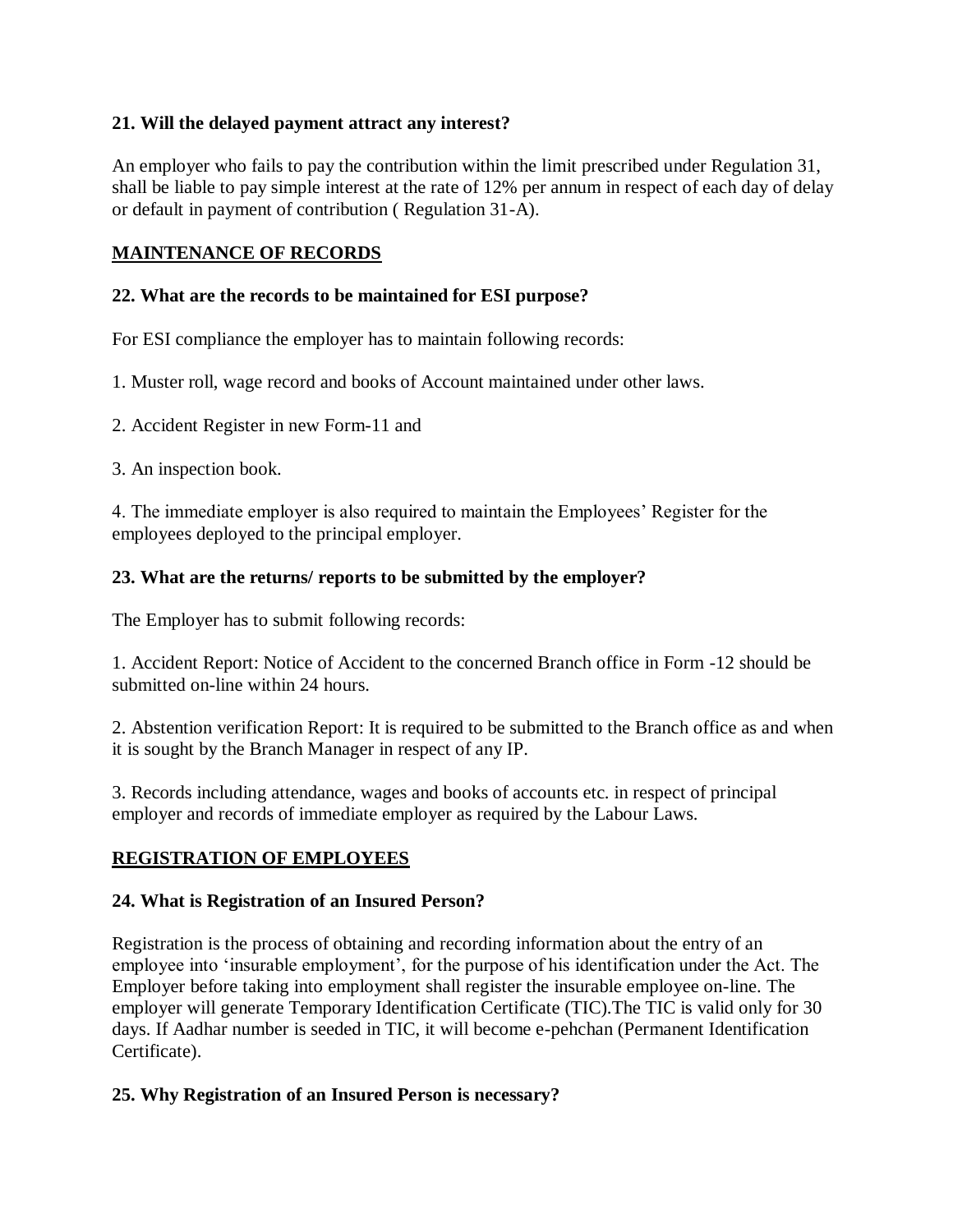Registration of employee is the process of his entry in the insurable employment for identification to provide the benefits under the Act which are related to the contributions paid by the employer on behalf of each of the insured persons.

## **26. How are the employees registered under the Scheme?**

At the time of joining the insurable employment, an employee is required to provide his and his family details to the employer along with a family photo so that the employer can register the employee on-line. This exercise of registering an employee is a one time exercise for entire insurable employment of an employee. The insurance number generated **On-line** on the first occasion of registration is to be used throughout his life time irrespective of change of employment including change of place.

# **27. What is an identity card?**

After On-line registration of an employee under the scheme, the employer can take a print out of the Temporary Identity Certificate (TIC). On linking of Aadhar with IP insurance number, TIC will automatically be converted into a Permanent Identity Card (PIC). With PIC the IP and his family members can avail benefits under the ESI Scheme, without any hitch. If Aadhar number of IP/family is not available, then employer will ensure to affix the IP photo along with the family members on TIC duly authenticated with his stamp & signature. This TIC will be valid for a period of one month only*.*

As soon as possible but not later than a month, the insured person along with his entire family should link their Aadhar number using the web site [www.esic.in f](http://www.esic.in/)or availing medical benefit at dispensary/ hospital and availing cash benefits at the ESI branch Office. Any changes in his residence/ dispensary/ employment can be carried out by the employer in the ESIC Portal as and when arises.

# **MEDICAL BENEFIT**

# **28. What is Medical Benefit?**

Medical benefit means the medical attendance and treatment to the insured persons covered under the Act and their families as and when needed. This is the only benefit provided in kind through the State Governments including Model Hospitals run by ESI Corporation (except in Delhi), and uniformly to all as per their requirement without linking it to their wages and contributions.

### **29. What is the scale of Medical Benefit?**

Full range of Medical, surgical & obstetric treatment consisting of out-door treatment, in-patient treatment, supply of all drugs and dressings, pathological and radiological investigations, prenatal and post-natal care, super specialty consultation & treatment, ambulance services, provision of artificial appliances etc.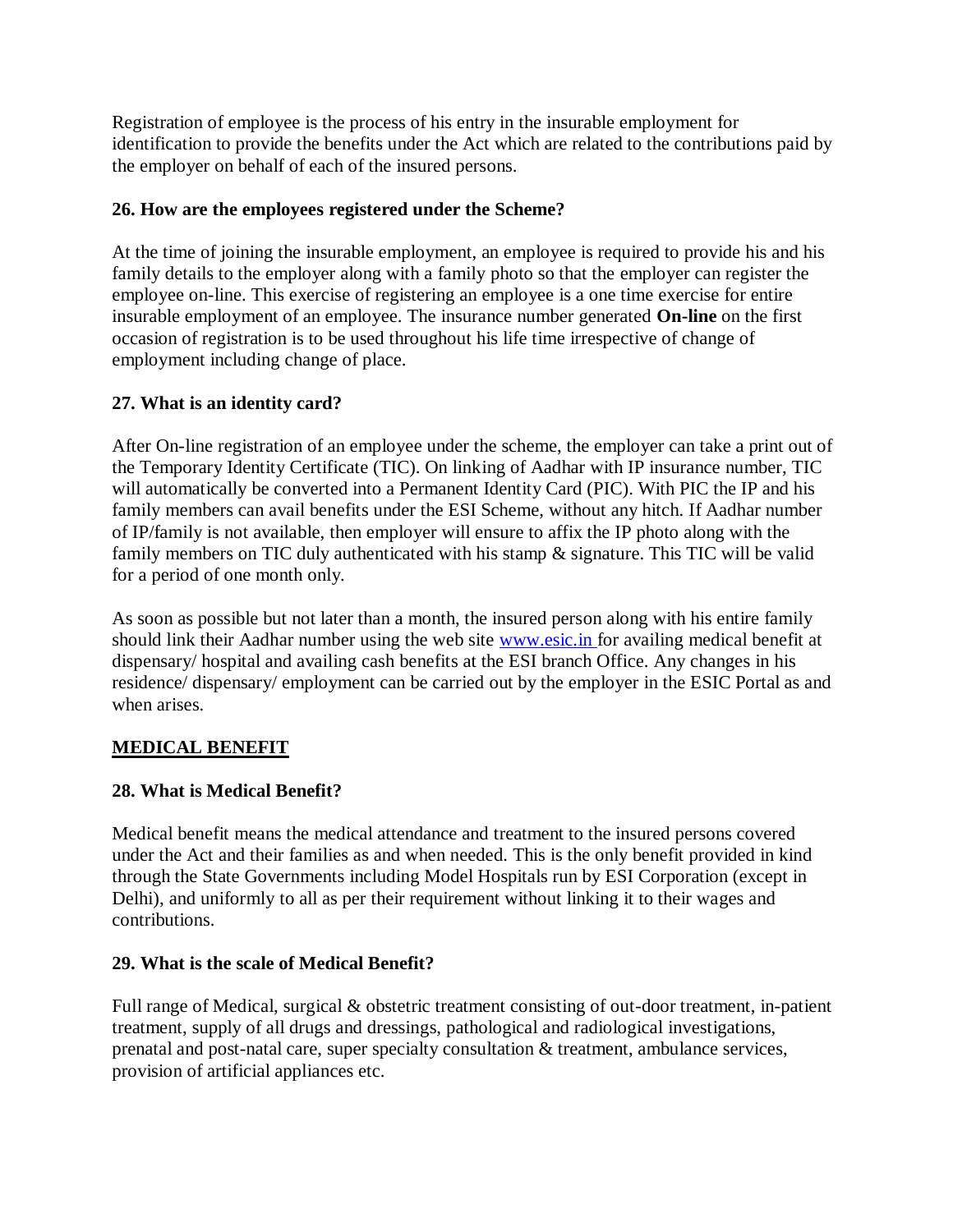#### **30. How long is Medical benefit available?**

The insured person and his family are entitled to the Medical Benefit from the very first day of his/her joining the insurable employment. A person who is just covered under the scheme for the first time is eligible for *primary and secondary* medical care for self and family for three months. If he/she continues in insurable employment for three months or more, the benefit is admissible till the beginning of the corresponding benefit period.

If the insured person is in ESI coverage for at least 2 years *from the date of* Online Registration, contributed for not less than 156 days and IP is eligible for Sickness Benefit in any one of the contribution period and is suffering from any of the 34 specified long term diseases, the medical benefit is admissible till the incapacity lasts or up to 730 days during a period of 3 years for self and family.

Further, If the insured person is in ESI coverage for at least 2 years *from the date of* Online Registration, contributed for not less than 156 days before the date of diagnosis and IP/IW is eligible for Sickness Benefit in at least two contribution period then he along with his family members will be eligible for getting super specialty treatment. In case of an Accident in respect of IP/**IW himself or his/her family member** this contributory condition shall not be applicable for SST treatment.

### **31. If the insured person's family is residing in another place in the same State or another State, how the family can avail the medical benefit?**

If the family is residing in any other place either in the same State or a different State, based on the declaration of the insured person and certified by the employer, the family is provided with a 'Family Identity Card' for receiving medical benefit from ESI Dispensary in the area in which they are residing. After the commencement date of operation of IT Roll Out w.e.f. 9.6.2011 the 'Family' is also issued a separate 'Pehchan card'. By producing this *Aadhar based* Pehchan card, the family can avail the medical benefit from any ESI Dispensary/ Hospital either at their place of residence or in any other part of the country. There is also provision to opt two dispensaries to avail medical facility for IP himself at work place and family members at their native place or *other* place.

### **32. How to get medical benefit when an insured person is leaving for another station for a temporary period?**

Through seeding "'On-line Aadhar Card and Card number" in respect of self and his/her family members, the employee would be able to get medical benefit across the country in any of the ESIC/ESIS dispensaries subject to entitlement. However, for getting this facility with ease, it is necessary to keep Form-105 duly filled up and signed by their employers..

### **33. How long Dependent Benefit is paid and at what rate?**

The rate of dependants' benefit is 90% of standard benefit rate of the wages of the deceased insured person. It is *apportioned* among the dependants as follows: